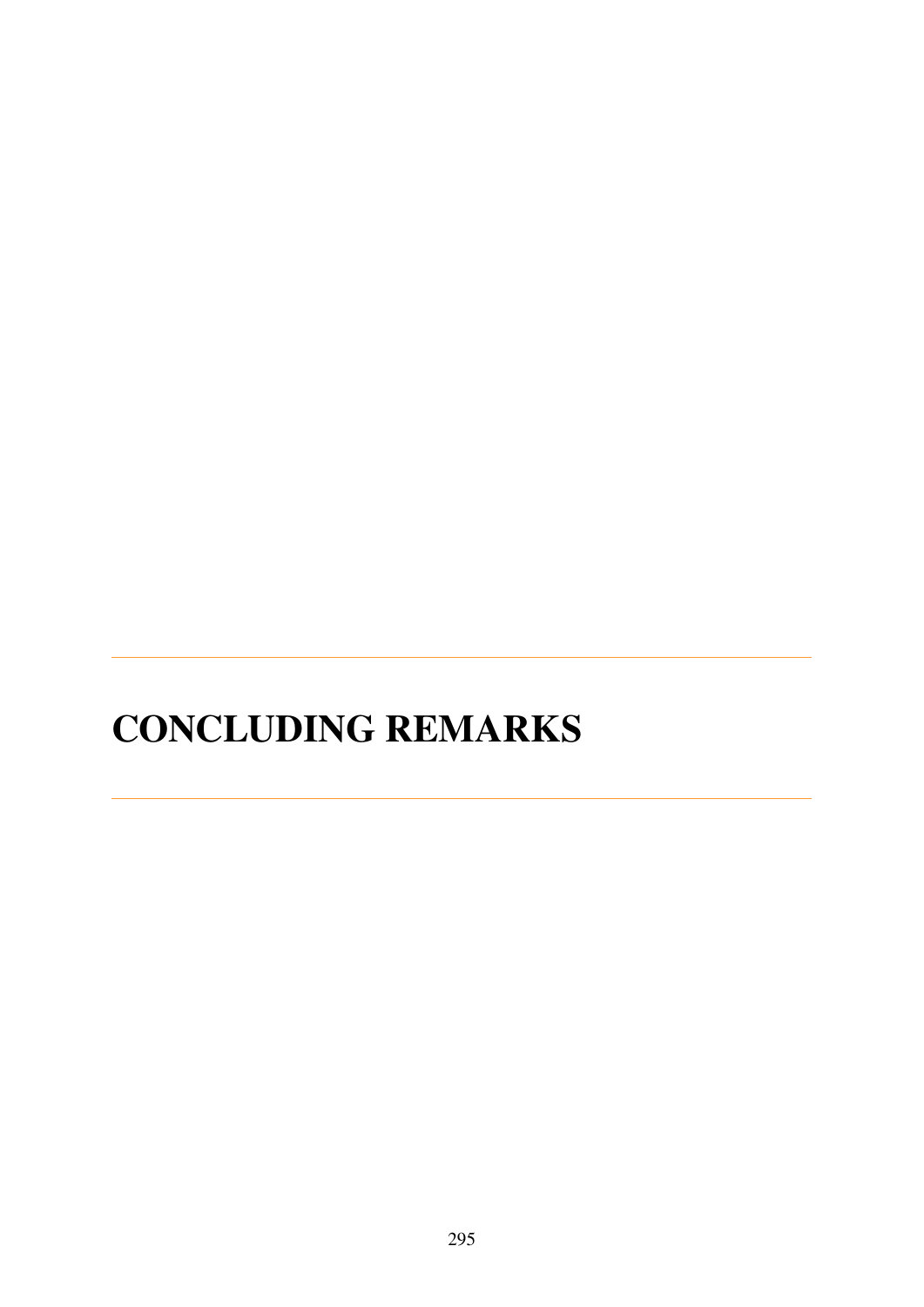The south-western Sundarban region is a place where dense human population coexists with extensive and biologically productive mangrove ecosystem. The interplay of an estuarine system, tidal and wave action, monsoonal rainfall and loss of drainage through high siltation has formed a diverse geomorphology in this region. The mangroves provide the livelihood to millions of people residing here and support a high biodiversity. However, the mangrove ecosystem is threatened from ongoing climatic change and anthropogenic pressure, resulting in significant loss and degradation of the mangrove areas.

In this research work, the geomorphology, hydrology, climate, soil characteristics and the environment of two selected islands in the south-western Sundarban region are assessed. The selection of the two islands is done in a way so that they together can serve as a microcosm of the larger south-western Sundarban region. As a consequence of such a selection procedure, there is much contrast in the characteristics of the two islands. However, even through the contrasting features, certain common aspects are observed in the analysis of the various geo-environmental settings of the two islands, which reflect the ongoing changes in the geo-environmental settings of the broader south-western Sundarban region, and point to the potential state of the future environment of this region.

The geomorphology of the two islands exhibits a diverse set of features, including tidal flats, sea beach, salt marsh, mangrove swamps, saltpans, etc. Also, the different geomorphic settings have different mangrove characteristics. In the Patibania island, the westernmost zone along the seashore has undergone top soil removal due to the advancing sea. To the east of this zone, the vegetation is stunted and sparse with a low number of species, which is due to less nutrient transport, infrequent tidal inundation and less amount of siltation. Next to this zone, there is the saltpan zone with stunted growth of mangroves. The surrounding zone of the saltpan areas is full of saltmarsh and dwarf mangroves. This zone has high moisture content due to the presence of a network of creeks and canals. Next to this zone on the easternmost side of the island, the drainage is well-regulated by the Edward's creek. Consequently, a densely forested area of mangroves has developed here. In the Henry's island the top soil removal zone is present in the eastern part along the seashore, again due to the advancing sea. In the zone next to the top soil removal zone, vegetation is sparse due to lack of tidal inundation. Next to this zone, there is a moderately vegetated zone with high salt tolerant species of mangroves and salt marshes. Adjacent to this zone, there is a saltpan zone with sparse vegetation and barren surface. However, in the area surrounding the saltpan zone, restoration of mangrove habitats is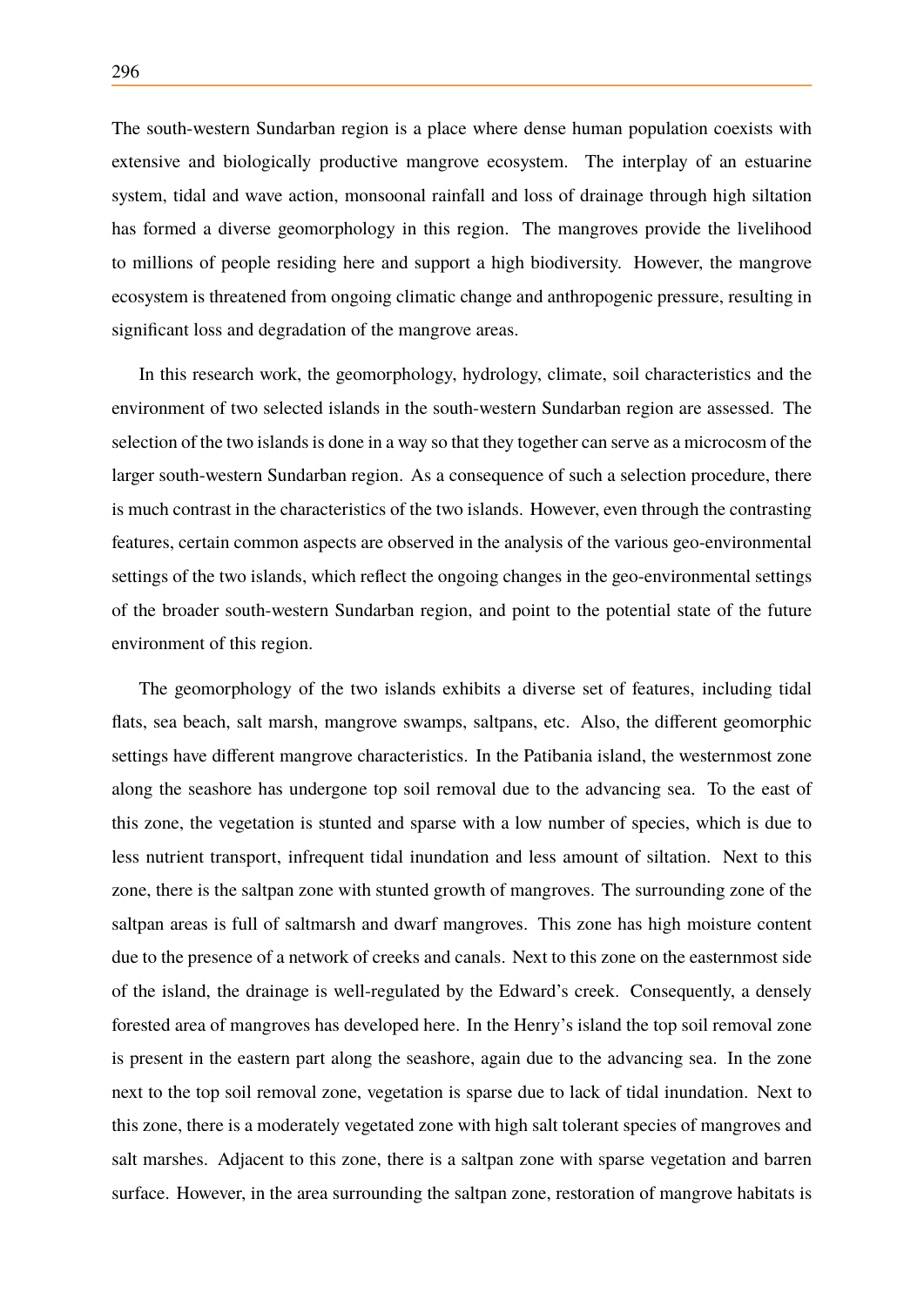initiated.

Among the geomorphic features, the saltpans are accorded particular attention due to the unfavorable environment for mangrove growth found there. Saltpans form in the topographic depressions in the interior of the islands. The inter-granular space of the soil surface there gets reduced due to the high rate of siltation from stagnant tidal water in the depression. This diminishes the water infiltration rate in the soil from both lateral water flow (tidal water) and vertical water flow (rainfall). This enhances the surface water storage capacity, and eventually the accumulated water gets evaporated in the presence of extreme evaporative condition leaving the salt crystals on the soil surface. This process expands the saltpan area over time. Most of the freshwater influx in this region occurs through the monsoonal rainfall, which is often unable to balance the effect of the year-round evaporation. This further aids in the expansion of the saltpans.

The expansion of saltpans has negative implication for the future growth of mangroves as very few plant species can tolerate the very high level of salinity present in the saltpans. Most of the mangroves, though halophytic in nature, cannot tolerate that high salinity. So, steps are required to be taken to prevent further expansion of the saltpans, and then regenerate the degraded mangrove habitats in the saltpan regions. One of the most effective ways to achieve this is by preventing surface water storage in the saltpan regions. This is be realized by joining the depressions where the saltpans have formed with the drainage network in the islands. The micro-morphometry of the saltpans can be controlled by the development of high salt tolerant mangrove colonies in the saltpan regions if the freshwater and nutrient rich soil are added in the degraded mangrove systems during the tidal overflow. The topsoil may also be removed to decrease salinity.

The hydrology of the two islands is principally determined by tidal action. The amount of perennial freshwater inflow from the Hooghly estuarine system is relatively small, while the monsoonal rainfall, though considerable in amount, is seasonal. Evidences of both erosion in the seashore and accretion of sediment on the inland creeks are observed. Ironically, both of these erosion and accretion activities negatively affect the mangrove ecosystem. The erosion of the seashore regions remove the soil substrate on which the mangroves stand, while the sedimentation in the creek beds cause tidal drainage loss, reducing water inflow in the inner parts of the islands and consequently depriving the mangroves there of adequate water.

The drainage networks in the islands are augmented by constructing artificial ditches and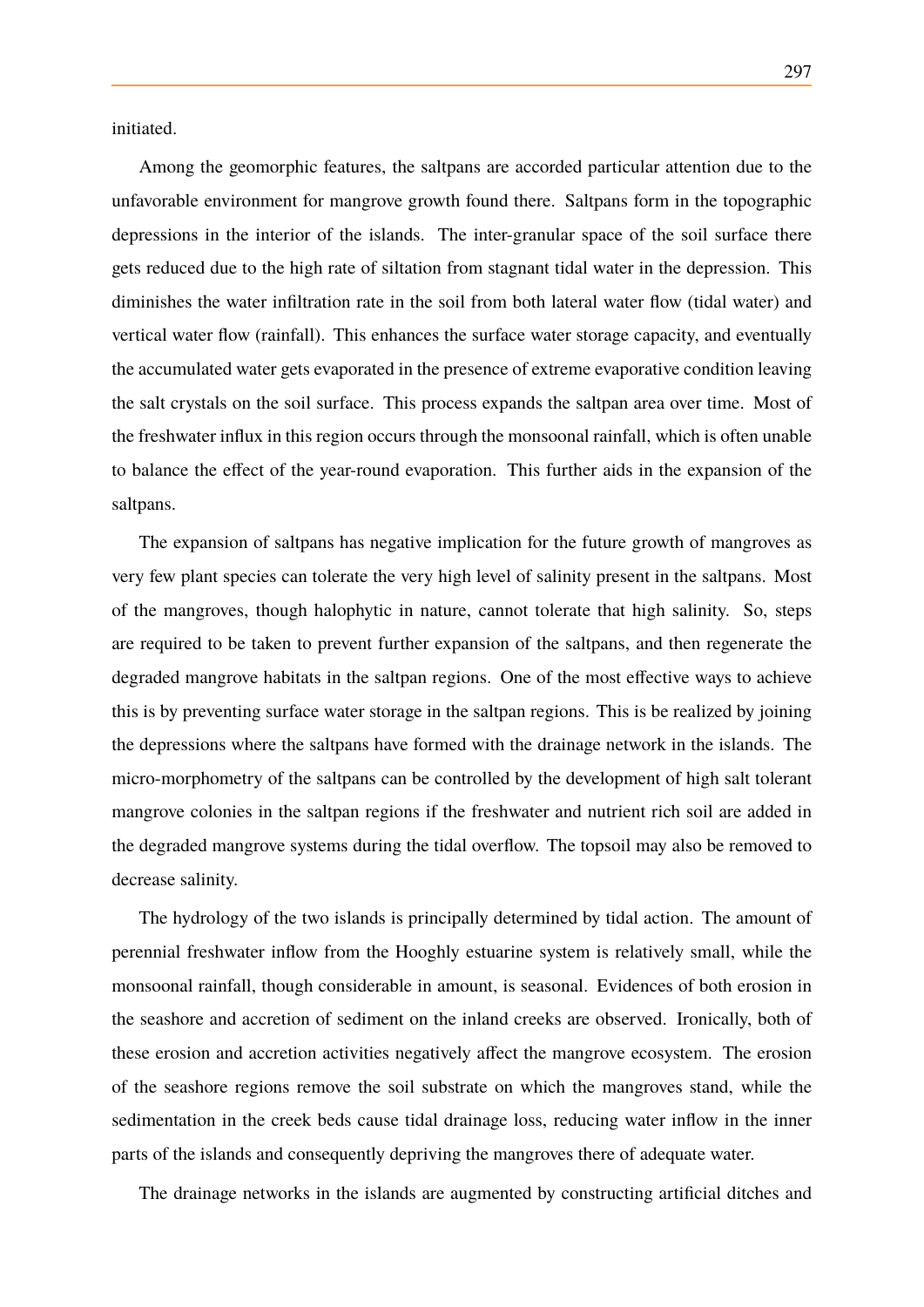ridges in the interiors of the islands. Those ditches and ridges also serve as mangrove plantation zones. However, in many places, particularly in the saltpan regions, the constructed ditches and ridges become degraded due to lack of maintenance. During high tides, sediment rich tidal water enters these ditches and causes heavy siltation. Ditches need to be maintained properly, because they are easily silted during high tide when they get filled with sediment rich water. The empty ditches should be dredged to clear them of accumulated silts.

It is observed that the temperature in the south-western Sundarban region is following a positive trend, while the rainfall is exhibiting a negative trend. This indicates that the future climate in this region will be potentially warmer and drier. These are likely signs of the ongoing climate change. It is also observed that mangrove vegetation is adversely affected by the rise in temperature and the decline in rainfall. These observations together indicate further mangrove degradation due to climate change.

The frequency of cyclones and storm surges has also increased due to the ongoing climate change. The storm surges inundate significant portion of the islands. The wash process associated with the storm surge inundation causes nutrient loss from the soil, while also increasing the salinity in the saltpan areas of the islands. The rising sea level causes the removal of nutrient rich topsoil in the colony of frontal mangroves along the seashore, which adversely affects the mangrove habitat there.

Natural siltation process regulates the soil nutrients and creates condition for the peaty soil development and organic matter concentration under the floral cover. That is why the physical setting of the bank margin areas or the natural level banks and adjacent bank shores have dense forest mangroves. Mangrove density reduces as one moves towards the interior of the islands, as their the water intrusion and siltation diminish.

The local human population is very dense and principally depend on the mangroves for their livelihood. However, the environment has degraded due to the high population pressure. The anthropogenic influence cause stress and deterioration in the environment in two principal ways. Firstly, the mangrove habitats are cleared for the expansion of human activities, and secondly, the water needs are almost exclusively met through groundwater extraction, and the amount of groundwater extraction has reached unsustainable level causing deep falls in the groundwater table. It is observed that even the monsoonal rainfall is unable to compensate for the quantity of groundwater extracted throughout the year.

The problem of eutrophication is also worsened due to anthropogenic influence. Fertilizers